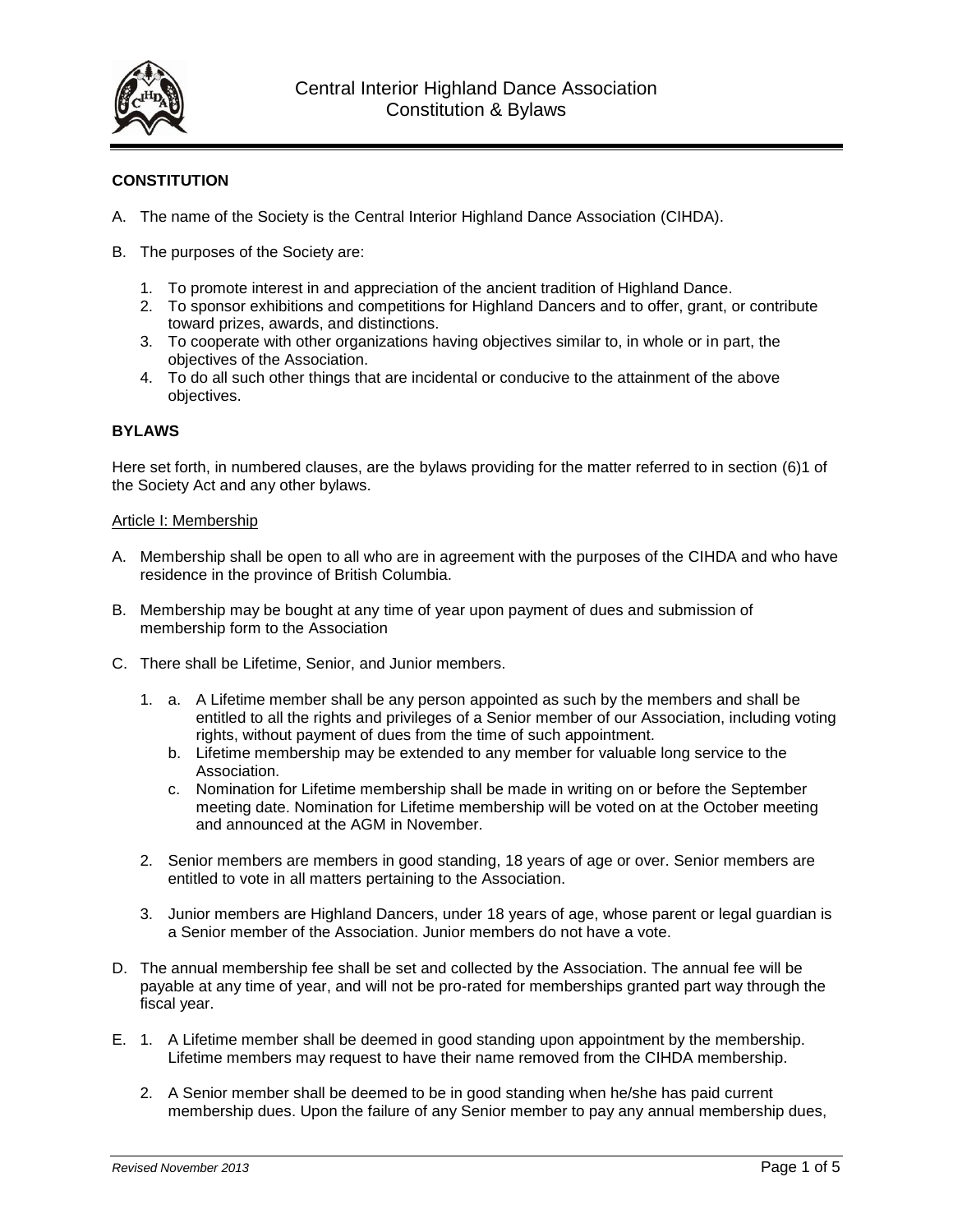

membership automatically terminates. Such member may be readmitted to membership upon payment of the current dues.

- 3. A Junior member shall be deemed to be in good standing as long as their parent or guardian is a Senior member remains in good standing with the Association. Failure by a Senior member to pay annual dues will result in termination of the Junior member's good standing. Such member may be readmitted to the membership upon payment of current dues by the Senior member.
- F. 1. The members of the Association shall faithfully observe and conform to the rules and regulations set forth in these Bylaws and the SOBHD Rules and Regulations on penalty of being suspended from the privileges of the Association or having their names erased from the list of members. The Rules can be found in the SOBHD Constitution and Rules.
	- 2. Should there be brought against any member a charge of misconduct of such a nature as may be deemed inimical to the good order, peace, or interests of the Association, it shall be referred to the Executive Committee, who, after giving the member an opportunity to be heard, may suspend or expel the member or refer the matter to a Special Meeting of the Association, at which the member may be expelled by a majority vote by ballot.
	- 3. Dancing technique and steps will be judged under SOBHD regulations with the Judge's decision being final.
	- 4. SOBHD Regulations pertaining to operation of competitions and scrutineering will be strictly adhered to.
	- 5. The following practices are considered unethical:
		- a. A request by a contestant, teacher, or parent to the piper to change his/her pace.
		- b. Verbal complaints to judges, pipers, or Games Committee by parents, teachers, or contestants.
		- c. In the conduct of a competition or any other activity, any unwarranted interference by a member or spectator will not be tolerated.
- G. The CIHDA, upon refusing any application for membership, shall refund without interest any monies forwarded with this application.

## Article II: Meetings

- A. The Annual General Meeting and election of officers shall be held in the month of November of each year.
- B. Regular monthly meetings, except when a holiday interferes, shall be at a time and place specified at consecutive meetings. The President shall preside at all meetings. The Vice President shall preside at any meeting where the President is not present. In the absence of the President and the Vice President, a Chair may be elected by the meeting from the members present.
- C. The President, or in the event of his or her absence, the Vice President, at the written request of a minimum of five (5) members, or 10% of the members, whichever is less, which states a reason thereof, shall call a special meeting of the Association. The notice of such meeting shall state the Special Business for which the meeting has been called, and no other business than that for which the meeting has been called may be transacted. Two weeks' notice of such meeting shall be given.
- D. No member shall have more than one vote at any meeting of the CIHDA, and voting by proxy shall not be permitted.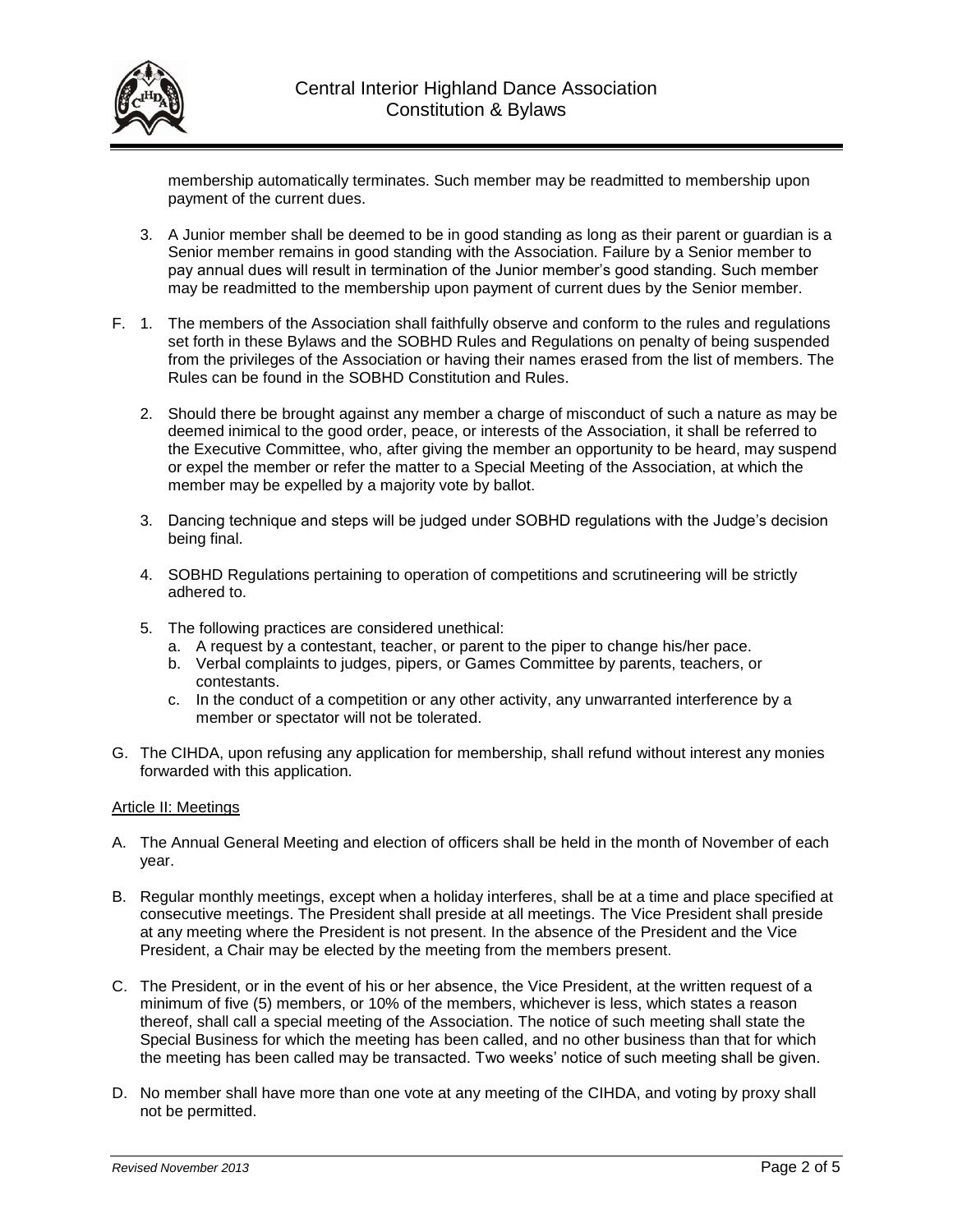

- E. 1. A quorum for an executive meeting shall consist of three (3) officers.
	- 2. A quorum of the membership shall be no less than five (5) members, including officers, at a regular or special meeting of the Central Interior Highland Dance Association.

#### Article III: Officers

- A. The executive of the CIHDA shall consist of a President, Vice President, Recording Secretary, Treasurer, Past President, Publicity Coordinator, Teacher Representative, Competition Committee Chairperson, and Trophy Convener.
- B. The above officers shall be elected annually at the Annual General Meeting. The election shall be by a show of hands or by secret ballot and a simple majority will elect.
- C. The Duties of the Officers:
	- 1. President: The President shall preside at meetings of the Association and of the Executive to preserve order and to enforce the rules, present all questions and declare the decisions, and generally perform such duties as are enjoined by the Bylaws of the Association. The President shall be a member of all Committees.
	- 2. Vice President: The duties of the Vice President shall be to act in the place of the President when he/she is absent. He/she shall work with the Competition Chairperson and the Concession Coordinator to ensure that volunteers for the following posts are present at the Competitions. The volunteer positions will include but not be limited to: concession, registration table, line-up, trophies and tabulation, Master of Ceremonies, host/hostess for pipers and judges, set-up/cleanup, security, and fund raising activities.
	- 3. Recording Secretary: The Recording Secretary shall record the proceedings of the Association and the Executive Committee. He/she shall make copies of the minutes available to all members. He/she shall maintain the official list of members, copies of which are to be made available by the Treasurer and distributed to the President, Vice President, Competition Chair, and other members of the Executive. He/she shall give written notice to all members of the Annual General Meeting at least two weeks in advance. The Recording Secretary will be the custodian of the historical records of the Association. He/she shall, on the expiration of his/her term of office, deliver over all property of the Association in his/her possession to his/her successor.
	- 4. Treasurer: The Treasurer shall have the custody of all money and other securities belonging to the Association. He/she shall keep regular accounts of his/her receipts and disbursements in suitable books provided for that purpose. He/she shall receive all fees, including entry fees from the Competition Chairs. He/she shall deposit all money handed to him/her without delay, in one of the chartered banks or Credit Unions in the Prince George area, on account of and for the use of the Association. He/she shall, at each meeting of the Association, present abstract of his/her accounts stating the sums received and disbursed since the previous meeting, and in addition at the A.G.M., present a financial statement of the affairs for the Association since the last A.G.M. He/she shall, at the expiration of his/her term of office, hand over to his/her successor the cash balance and all books, papers, and property of the Association. All cheques of the Association must be signed by two of the Treasurer, President, Vice President, and Recording Secretary of the Association.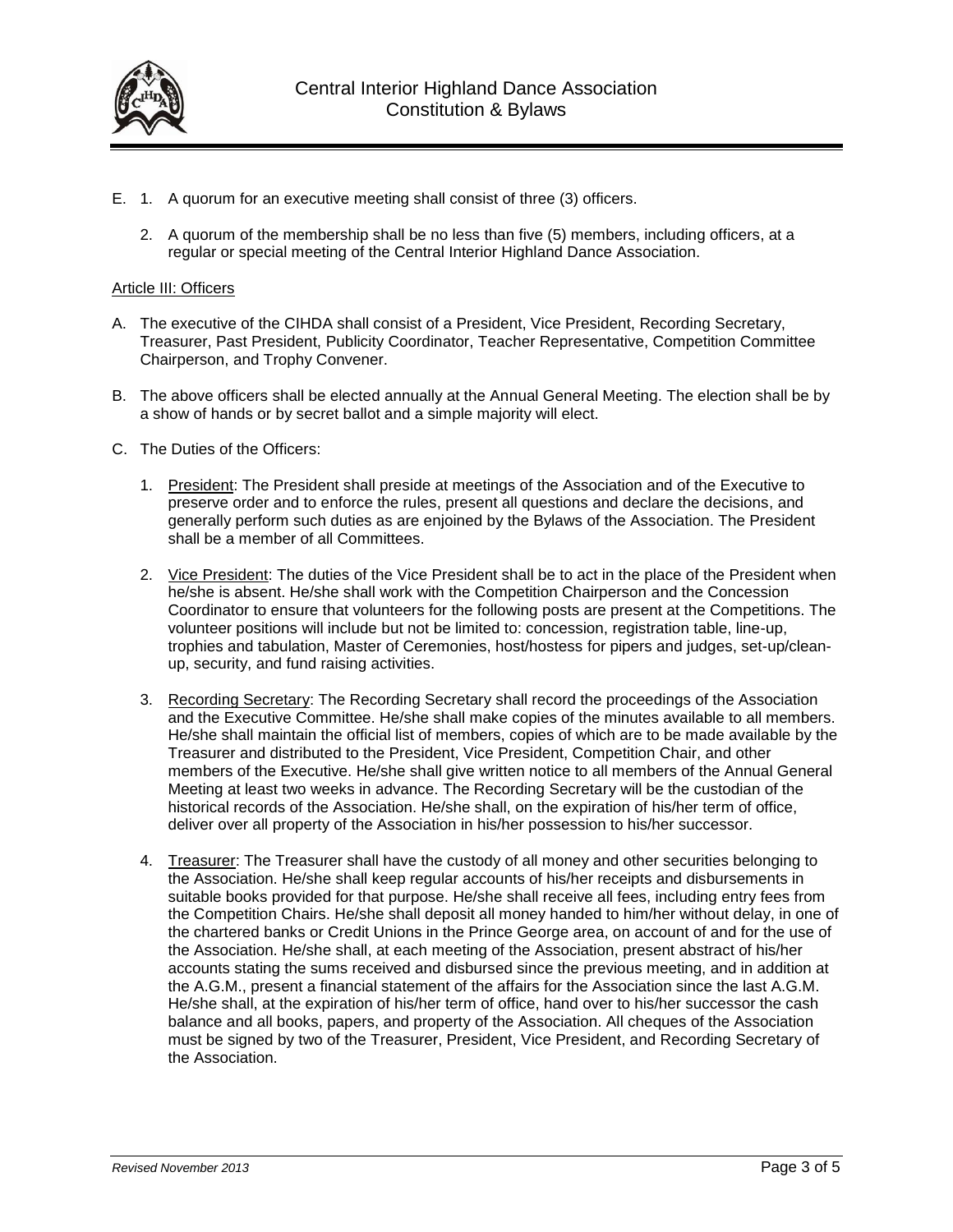

- 5. Publicity Coordinator: The Publicity Coordinator will be responsible for raising awareness of the Association's Activities among members and in the community, including contacting the news media to obtain publicity for the Association's competitions and activities.
- 6. Competition Committee Chair: The Competition Committee Chair shall be responsible for all activities associated with the running of the competitive events, including but not limited to: forming the committee, booking facilities, receipt and recording of entries to ensure adherence to the principle of "first to enter, last to dance", creation of class sizes based on category and age with advice from the Teachers' Representative(s), preparation and photocopying of programs and result sheets, and the verification of scrutineering. The Competition Committee Chair shall be the custodian of all competition records, which will be destroyed two (2) years after the competition date. Any disagreement on the competition committee will be resolved by a vote of the Competition Chair, the Teachers' Representative(s) (one vote only), and the Association President.
- 7. Trophy Convener: The Trophy Convener will be custodian of all trophies, medals, certificates, or other awards. He/she will be responsible for ordering medals, trophies, and other awards after consultation with the Competition Chairs, and for their management and distribution at events as well as their storage between events. He/she will retain and maintain an accurate record of the holders of the trophies which are the property of the Association and will be responsible for arranging the return of such trophies prior to the Competitions at which they will be awarded. He/she will provide the Treasurer with an accurate record of usage at each competition immediately following the competition and with a year-end inventory of medals and trophies.
- 8. Teacher Representative(s): The Teacher Representative(s) shall be responsible for providing the Executive with professional teaching/judging advice on the organization and management of the Association's events, including liaison with professional organizations such as ScotDance Canada. The Teacher Representative(s) shall be a member(s) of the Competition Committee and will be responsible for booking pipers and judges for competitions. He/she will assist with arranging the travel and accommodations for the judges and pipers.
- D. An office of the Executive shall be vacated:
	- 1. When an Officer gives the Recording Secretary of the Association thirty (30) days written notice of his/her intention to do so, and such resignation shall take effect upon the expiration of such time or at the time of the acceptance of such resignation by a General Meeting of the Association, whichever shall be earlier.
	- 2. If by resolution passed by a three-quarter vote of those present at a special meeting called for that purpose, he/she is removed from office.
- E. If any position on the Executive Board shall become vacant, the members may, by election or appointment, fill such vacancy.
- F. The Executive shall transact all business arising out of the general or special meetings and shall adopt measures in the interest of the Association as it deems necessary, except that the Executive Board cannot amend these Bylaws. It shall have the power to act in an emergency situation arising at a competition, upon majority vote of the Executive members at the competition.
- G. All Executive Officers must attend One Hundred percent (100%) of all Executive meetings and Ninety percent (90%) of all General Meetings in their entirety or show cause.